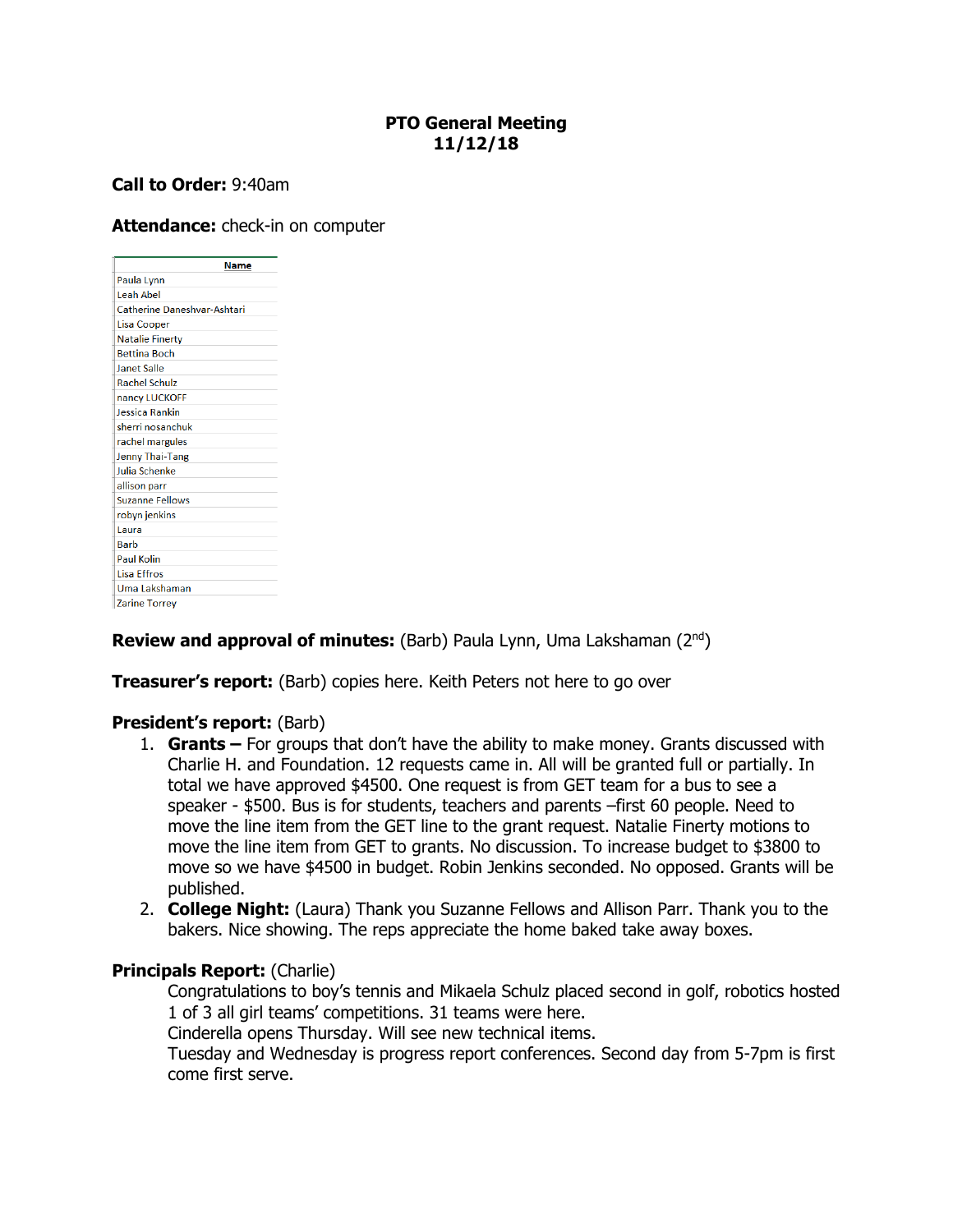**Q-communications –** being sent out by district. Incorporated with My Bloomfield. Hear voices in a new format. Its text and phone. Will translate message to native language of home. You can access though MiStar. (+) the ability to see who has viewed your message, automated language translation, 2-way text messaging without the family seeing your personal cell number to name a few.

**Capstone internship –** need mentors and guest speakers, in or out of the community. Survey will be coming. Helping educate  $11<sup>th</sup>$  and  $12<sup>th</sup>$  graders on potential careers. We have three level of support: 1. Guest speaker to discuss on career, 2. Mentors – interested in developing opportunities for a group of kids, 3. Full blown internships. Open to all students.

**Driving to School/Parking –** students concerned with parent pick up and drop off. Charlie met with student that started the petition. Morning drop-off is the biggest problem. Brainstorming right now with township/county and security at school. Number one thing is safety and security. Mike L will review traffic patterns and offer recommendations. For discussion – three way stop sign, no parking signs As of now - Main drop off is off of Andover Road in circle drive. You can drop off in senior parking area; for a while we cut it off. Okay to drop off in junior/teacher parking lot.

**Mental Health update –** (see flyers) Digital Citizenship. Tools parents need to help and monitor their student. Speakers: Stephanie Bevier and Rachel Matz.

**How to Be a Good Digital Parent:** Percent of teens that use technology – ages 13- 17. 91% YouTube, 60% Snapchat, 37% Twitter. Need to be at least 13 to create these accounts. 55% that do are under 12 years old. Flyers on Teen Sexting, Cyberbullying, guide on Snap Chat and Instagram, Secure Passwords, family contract, apps to track phones based on platform…

**Next month –** Three "F "words teenagers use

### **Committee Reports –**

**BYA** (Natalie Finerty) – deferred to Paul Kolin. Two new committees formed – recognition for students and community awards. Enrichment committee – just received grant.

**Make a Difference Day recap** (Laura S) – District on whole, for Focus of Detroit, packed up to 1070 food sacks and gave them 400 additional bags. As a district we raised close to \$10K

**Global Education Team** (Catherine D) – next meeting 12/16. Meeting only for GET members. If parents interested in restorative practices please reach out. Times to come. **Sports and Clubs** (Paul Kolin) – boys soccer team lost in semi-finals, girls swim and dive competed in leagues – IM relay team qualified for states, football team won first and last game of the year, cross country – girls team won league title and won regionals by 26 points, finished 14 in states, girls volleyball team – lost in district finals, marching band – got straight A's in fall festival, music department – fall concert, girls golf -  $2<sup>nd</sup>$  in state Mikaela, team  $4<sup>th</sup>$  in state, JV tennis team undefeated, Varsity – won regional and states. Won 5 individual titles. This Thursday, Andrew Zhang, number one tennis player in state. Will be presented an award. He will be playing tennis at Duke.